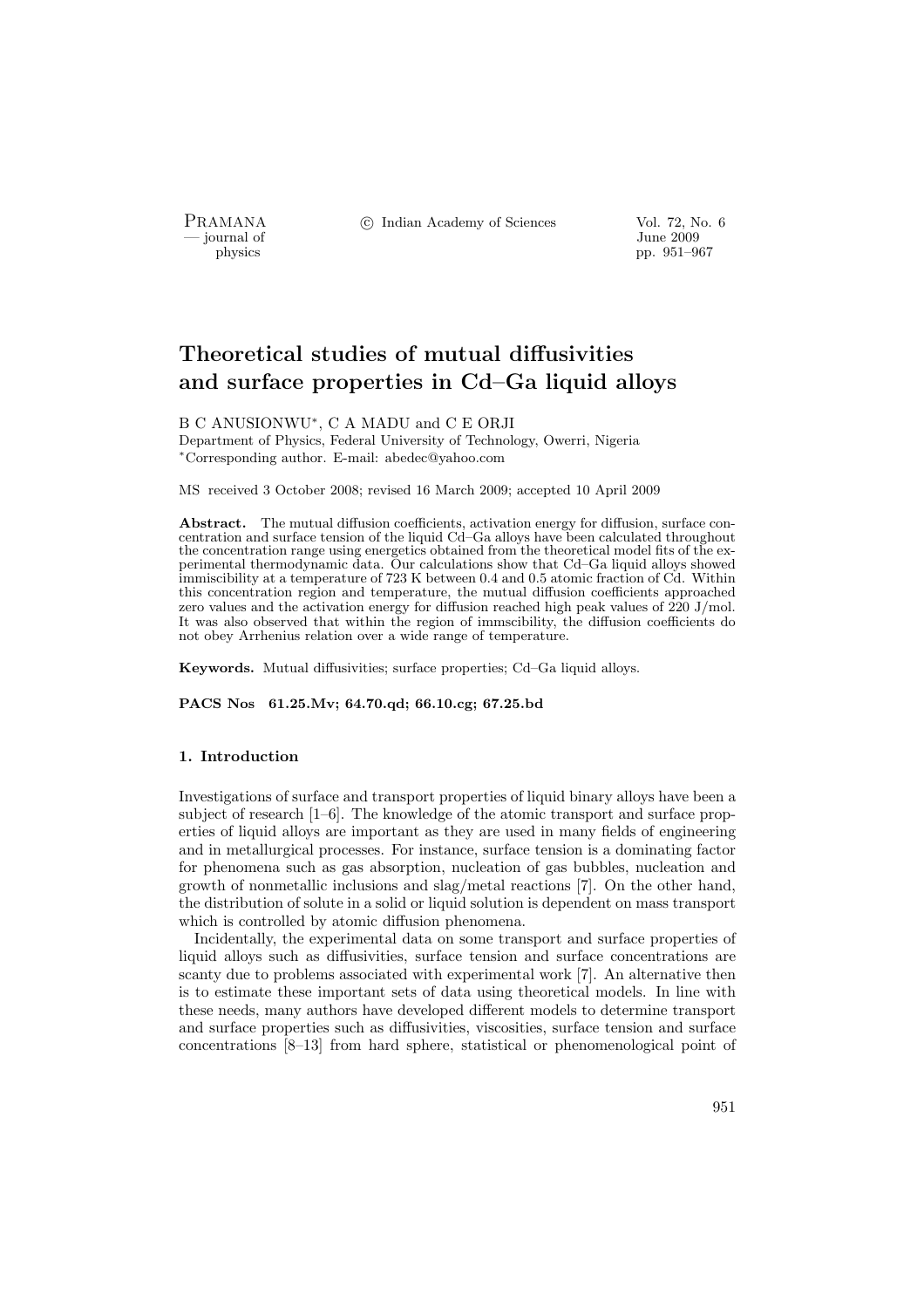view. Some of these models require inputs from thermodynamic mearsurements such as order energy, activity or activity coefficients for the determination of these properties, thus underlining the importance of thermodynamic studies for liquid binary alloys.

In this study, the transport and surface properties of Cd–Ga liquid alloys are determined from energetics and derivatives from experimental thermodynamic data. Cd–Ga alloys have been studied by many authors [14–16]. The alloy is monotectic and showed immiscibility gap in the liquid state according to the phase diagrams [17,18]. The experimental study by Shamsuddin et al [15] showed that the values of Darken's stability is slightly positive within the concentration range  $0.25 < x_{\text{Cd}} <$ 0.45 indicating poor stability and in other words predicting immiscibility within this region. This experimental thermodynamic data of Shamsuddin et al [15] which covered the range of temperatures from 723 to 851 K provides information to study how temperature affects mutual diffusivities, surface properties and immiscibility in this alloy.

# 2. Theoretical models

### 2.1 Thermodynamic properties

Singh and Sommer [19] proposed a simple statistical model for studying phase separating binary liquid alloys. This model assumes that a liquid binary A–B alloy consisting of  $N_A$  atoms of element A and  $N_B$  atoms of element B situated at equivalent sites, having short-ranged interaction effective only between nearestneighbours forms a polyatomic matrix leading to the formation of like atom clusters or self-associates of type  $\mu A$  and  $\nu B$ , where  $\mu$  and  $\nu$  are the number of atoms in the clusters of type A and B matrices respectively.

The thermodynamic properties of this category of liquid alloys depend on the number of self-associates  $(n = \mu/\nu, \mu > \nu)$ . Using the quasi-chemical approximation, an expression for the Gibbs free energy is obtained as

$$
G_{\rm m} = RT[c\ln c + (1-c)\ln(1-c) + c\ln(1-\xi) + \ln\Gamma] + c(1-c)\Gamma W,
$$
\n(1)

where c is the concentration of atom A,  $W = \mu w$ ,  $\xi = 1 - 1/n$  and  $\Gamma = 1/(1 - c\xi)$ . w is the interchange energy. The activities of the alloy components can be determined from the general expression,

$$
RT \ln a_i = \left(\frac{\partial G_{\rm m}}{\partial N_i}\right)_{T, p, N}.
$$
\n(2)

Using eqs (1) in (2), expressions for activity  $(a_i)$  of the alloy components are obtained as

$$
\ln a_A = \ln(c\Gamma(1-\xi)) + (1-c)\Gamma\xi + (1-c)^2\Gamma^2 \frac{W}{RT},
$$
\n(3)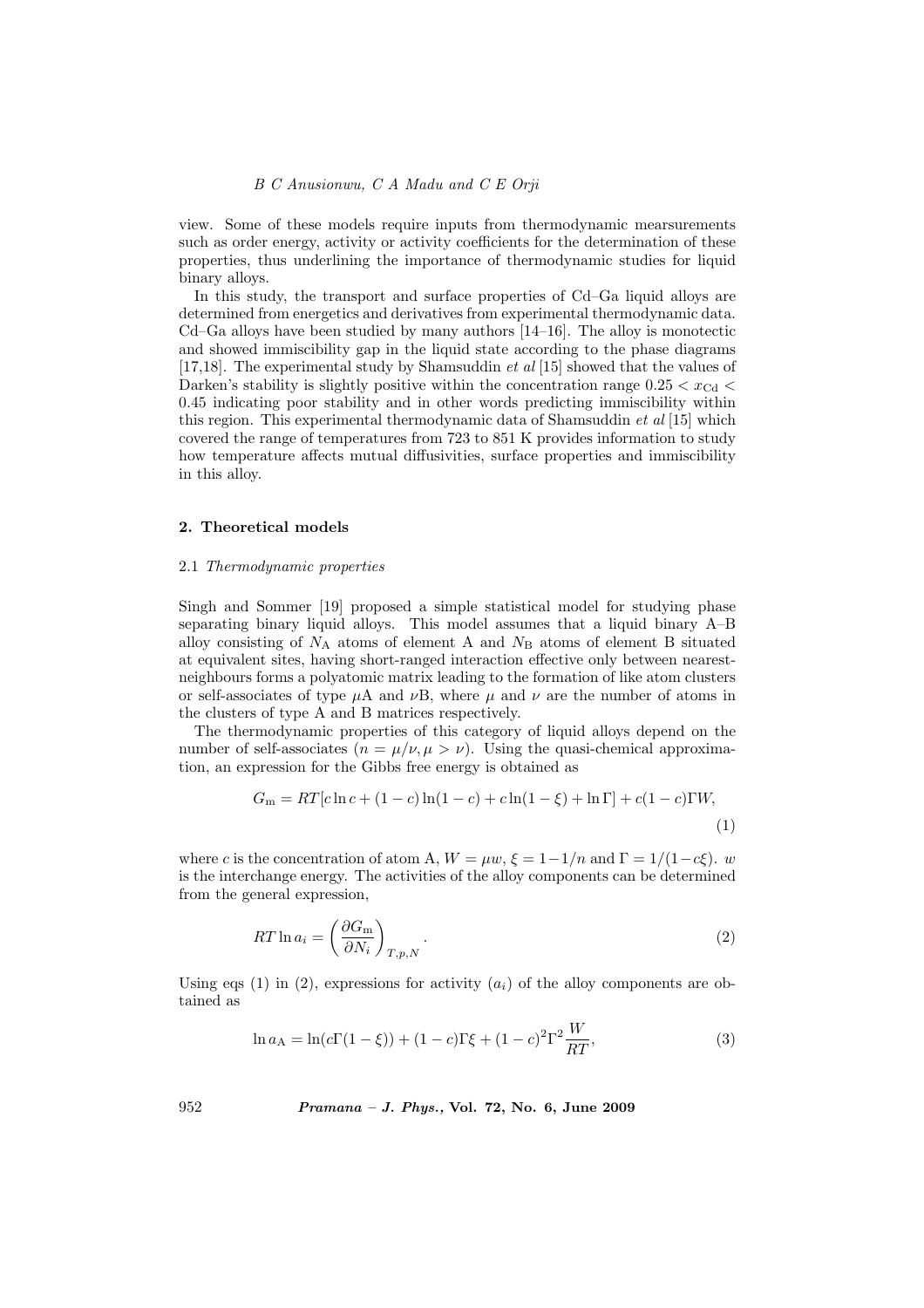Mutual diffusivities and surface properties in Cd–Ga liquid alloys

$$
\ln a_{\rm B} = \ln(c\Gamma) + c(1-\xi)\Gamma(1-n) + nc^2(1-\xi)\Gamma^2 \frac{W}{RT},\tag{4}
$$

where R is the molar gas constant and the activity coefficients ( $\gamma_i$ ) can be obtained from the relation  $\gamma_i = a_i/c_i$ .

To obtain the heat of mixing and entropy of mixing for the alloy using this model, the standard thermodynamic relation given below is employed:

$$
H_{\rm m} = G_{\rm m} + TS_{\rm m},\tag{5}
$$

where  $S_{\rm m} = -(\partial G_{\rm m}/\partial T)P$  is the entropy of mixing. From eq. (1) we obtain the derivative of the free energy of mixing  $G<sub>m</sub>$  as

$$
\frac{\partial G_{\rm m}}{\partial T} = R[c \ln c + (1 - c) \ln(1 - c) + c \ln(1 - \xi) + \ln \Gamma] + c(1 - c)\Gamma \frac{\partial W}{\partial T}.
$$
\n(6)

Here, the energy parameter  $W$  was taken as temperature-dependent. The entropy of mixing can now be obtained from eq. (5) as  $S_m = (H_m - G_m)/T$ .

The expression for the bulk concentration–concentration fluctuations at the long wavelength limit  $(S_{cc}(0))$  is in general given as

$$
S_{cc}(0) = RT \left(\frac{\partial^2 G_{\rm m}}{\partial c^2}\right)_{T,P,N}^{-1}.
$$
\n(7)

Under the present formulation,  $S_{cc}(0)$  is given by the expression

$$
S_{cc}(0) = \frac{c(1-c)}{1 - c(1-c)g(n, W)},
$$
\n(8)

where

$$
g(n, W) = \frac{2n^2(W/RT) - (n-1)^2[c+n(1-c)]}{[c+n(1-c)]^3}.
$$
\n(9)

#### 2.2 Transport properties

Using Darken's thermodynamic equation for diffusion [20], the concentration– concentration fluctuation at the long wavelength limit  $S_{cc}(0)$  has been related to the diffusivities of the species of the liquid binary alloys via the relation [19,21]

$$
\frac{D_{\rm M}}{D_{\rm id}} = \frac{S_{cc}^{\rm id}(0)}{S_{cc}(0)},\tag{10}
$$

where  $D_M$  is the mutual diffusivity of the alloy and  $D_{\rm id}$  is the intrinsic diffusivity for an ideal mixture of liquid alloy components which can be obtained from

$$
D_{\rm id} = cD_{\rm B} + (1 - c)D_{\rm A},\tag{11}
$$

Pramana – J. Phys., Vol. 72, No. 6, June 2009 953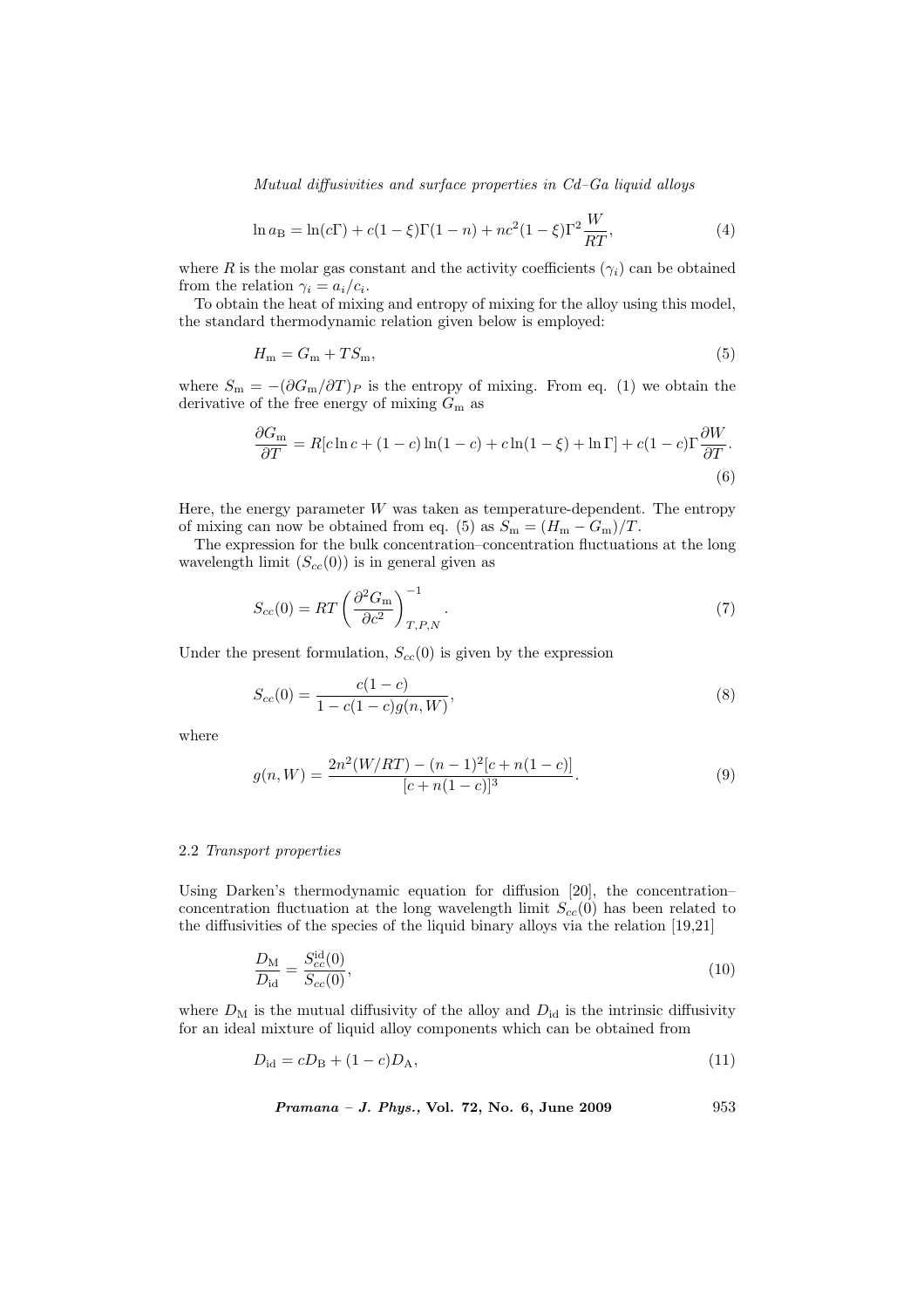# B C Anusionwu, C A Madu and C E Orji

where  $D_i$  are the self-diffusivities of pure alloy components A and B respectively. The mutual diffusivities for the alloy across the whole concentration range can be computed from eq. (10) if the self-diffusivities  $D_i$  are known from experiment. Since knowledge of values of diffusivities of pure components of liquid alloys are scanty, they can be predicted to a reasonable extent using theoretical models. One such model is the one due to Protopapas  $et \ al \ [12]$  for the determination of selfdiffusivities of liquid metals based on the hard sphere model. The expression for diffusivities is given as

$$
D = \sigma C_{\text{AW}}(\eta) \left(\frac{\pi RT}{M}\right)^{1/2} \frac{(1-\eta)^3}{8\eta(2-\eta)},\tag{12}
$$

where  $R, T$  and M are the universal gas constant, absolute temperature and atomic weight respectively. The values of  $\sigma$ ,  $\eta$  and  $C_{AW}(\eta)$  can be calculated from the following expression:

$$
\sigma = 1.126 \sigma_{\rm m} \left[ 1 - 0.112 (T/T_{\rm m})^{1/2} \right], \tag{13}
$$

where  $\sigma_{\rm m}$  is the value of  $\sigma$  at the melting temperature  $T_{\rm m}$ . Taking the packing fraction of the liquid metal at melting point  $\eta_m$  as 0.472,  $\sigma_m$  becomes

$$
\sigma_{\rm m} = 1.41 (M/\pi \rho_{\rm m} N_{\rm A})^{1/2},\tag{14}
$$

where  $\rho_{\rm m}$  is the atomic density at the melting point and  $N_{\rm A}$  is the Avogadro's number.  $\pi$  retains its usual meaning. Then the packing fraction at any temperature T is given as

$$
\eta = \frac{0.472\rho\sigma^3}{\rho_{\rm m}\sigma_{\rm m}^3},\tag{15}
$$

where  $\rho$  is the atomic density at temperature T.  $\rho$  can be obtained from the expression  $\rho = \rho_m + \Lambda (T - T_m)$  with  $\Lambda = \partial \rho / \partial T$ . Once the value of  $\eta$  is known, the correction factor  $C_{AW}(\eta)$  known as the Alder–Wainwright correction is obtained from a chart [7,12].

# 2.3 Surface properties

In the model for studying surface properties, a statistical mechanical approach which derives from the concept of a layered structure near the interface was used by Prasad et al [22] to obtain expressions for surface properties. The surface grand partition function  $\Xi^s$  is related to the surface tension  $\xi$  by the expression

$$
\Xi^{\rm s} = \exp\left(\frac{-A\xi}{kT}\right) = \exp\left(\frac{-N^{\rm s}\xi\alpha}{kT}\right),\tag{16}
$$

where A is the surface area and  $\alpha$  is the mean area of the surface per atom and is defined as  $\alpha = A/N^s$ , and  $N^s$  is the total number of atoms at the surface. k is the Boltzmann constant.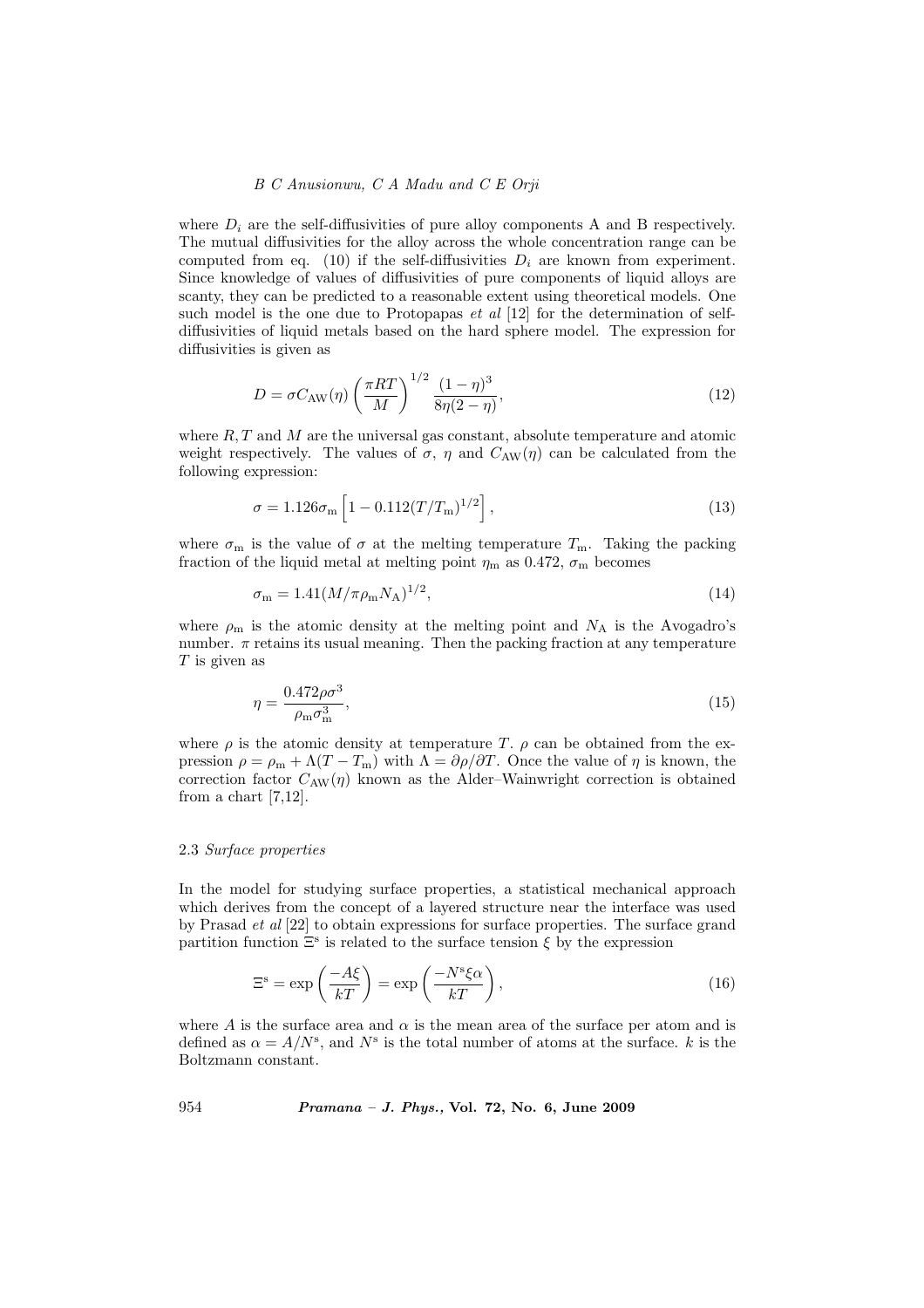#### Mutual diffusivities and surface properties in Cd–Ga liquid alloys

Prasad et al [22] gave the expression for surface tension of the binary alloys in terms of activity coefficient of the alloy components as

$$
\xi = \xi_A + \frac{kT}{\alpha} \ln \frac{c_A^s}{c_A} - \frac{kT}{\alpha} \ln \gamma_A + \left[ p(c_B^s)^2 + q(c_B)^2 \right] \frac{w}{\alpha} \tag{17}
$$

$$
\xi = \xi_{\rm B} + \frac{kT}{\alpha} \ln \frac{c_{\rm B}^{\rm s}}{c_{\rm B}} - \frac{kT}{\alpha} \ln \gamma_{\rm B} + \left[ p(c_{\rm A}^{\rm s})^2 + q(c_{\rm A})^2 \right] \frac{w}{\alpha},\tag{18}
$$

where  $\xi_A$  and  $\xi_B$  are the surface tension values for the pure components A and B respectively,  $c_i$  and  $c_i^s$  are the bulk and surface concentrations of the alloy components respectively,  $\gamma_A$  and  $\gamma_B$  are the bulk activity coefficients of the alloy components and  $w$  is the interchange energy.

The surface  $S_{cc}(0)$  can be written as [23]

$$
S_{cc}^{\rm s}(0) = c_{\rm A}^{\rm s} c_{\rm B}^{\rm s} \left[ 1 + \left( \frac{z^{\rm s}}{2\beta^{\rm s}} \right) (1 - \beta^{\rm s}) \right]^{-1}, \tag{19}
$$

where

$$
\beta^{\rm s} = \left\{ 1 + 4c_{\rm A}^{\rm s} c_{\rm B}^{\rm s} \left[ \exp\left(\frac{2w}{z^{\rm s}kT}\right) - 1 \right] \right\}^{1/2}.
$$
 (20)

Here,  $z^s$  is the coordination number of the surface atoms which is obtained from  $z^s = (p+q)z$  and z is the coordination number in the bulk.

#### 3. Results and discussions

#### 3.1 Thermodynamic properties

The concentration dependence of some thermodynamic quantities of the Cd–Ga liquid alloys were investigated using the model of Singh and Sommer [19]. In this model, the values of the parameters n (ratio of self-associates) and  $W/RT$  (order energy) were obtained by a simultaneous overall fit of the experimental activity and Gibb's free energy of mixing  $(G<sub>m</sub>)$  at different temperatures of investigation. To obtain the values of heat of mixing  $(H_m)$  and entropy  $(S_m)$ , an extra parameter  $1/R(\partial W/\partial T)$  being the derivative of the order energy is required. The values of n,  $W/RT$  and  $1/R(\partial W/\partial T)$  obtained at different temperatures are given in table 1.

Table 1. Model parameters for Cd–Ga liquid alloy.

| T(K) | $\, n$ | W/RT | $(1/R)(\partial W/\partial T)$ |
|------|--------|------|--------------------------------|
| 723  | 0.89   | 2.11 | $\overline{\phantom{a}}$       |
| 801  | 0.89   | 1.97 | $\overline{\phantom{0}}$       |
| 851  | 0.91   | 1.87 | 0.58                           |

| Pramana - J. Phys., Vol. 72, No. 6, June 2009 |  |  |  |  |  |  |  | 955 |
|-----------------------------------------------|--|--|--|--|--|--|--|-----|
|-----------------------------------------------|--|--|--|--|--|--|--|-----|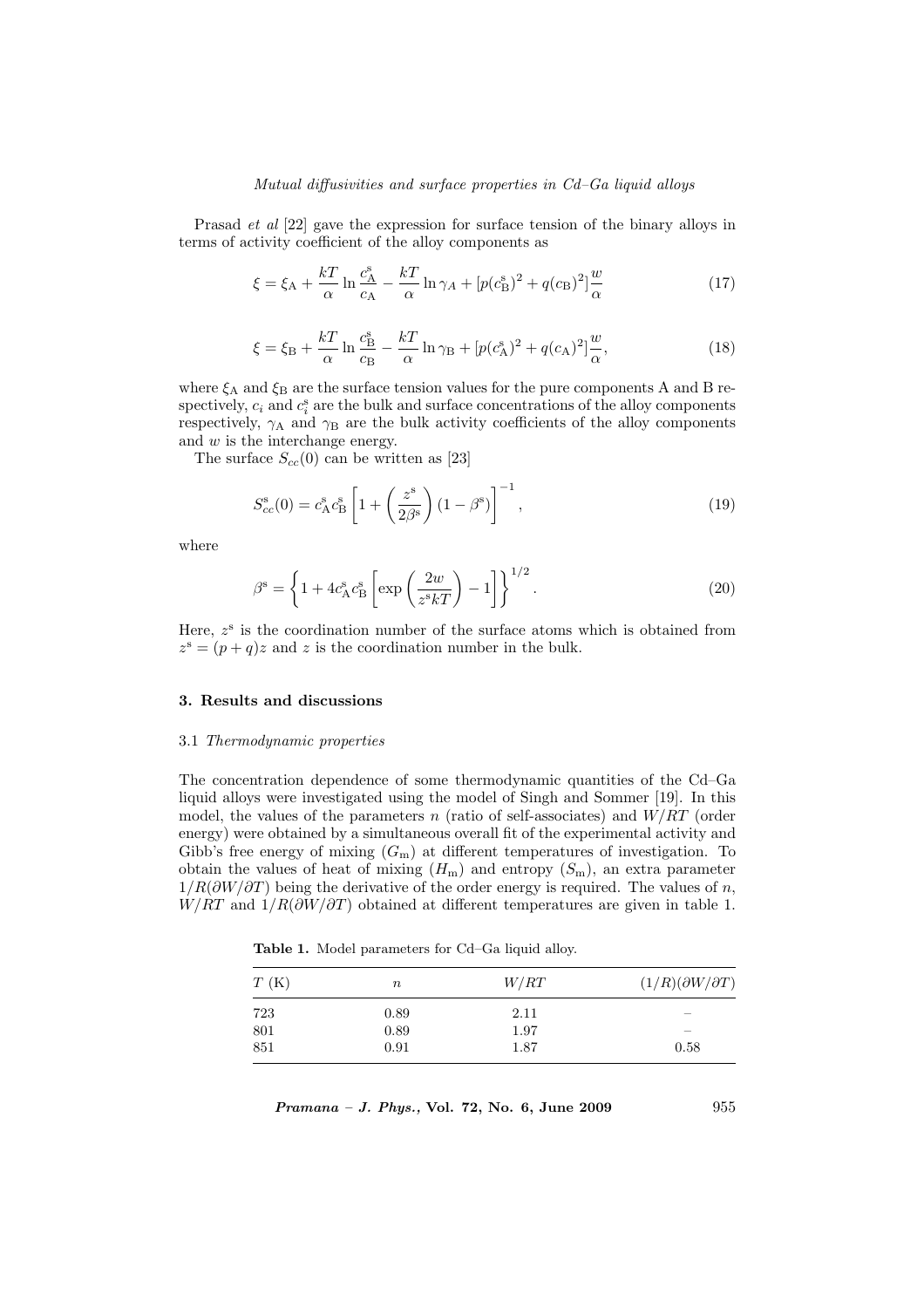

Figure 1. Activity of Cd vs. atomic fraction of Cd for Cd–Ga liquid alloy. Open blocks are experimental values at 851 K, solid blocks are experimental values at 801 K, while open circles are experimental values at 723 K. Solid lines are the calculated values at 851 K, long broken lines are the calculated values at 801 K and short broken lines are calculated values at 723 K.

Using these energy parameters, other thermodynamic quantities such as the concentration fluctuation at the long wavelength limit  $S_{cc}(0)$  and activity coefficients are determined and will be used in subsequent calculations of some transport and surface properties of the alloy.

The experimental data used in the calculation of the thermodynamic properties of Cd–Ga liquid alloy at 723, 801 and 851 K were from the work of Shamsuddin et al [15]. In figures 1 and 2, the calculated activity and free energy values were compared with experimental values. It can be observed that there are some reasonable agreement between the calculated and experimental values especially below 0.6 atomic fraction of Cd. Above this concentration, the calculated values have some form of qualitative trend with experimental values. In general, the overall fit of the data is reasonable. On the other hand, the calculated heat of mixing and entropy values for Cd–Ga alloys had an excellent agreement with experiment at 851 K (experimental values at other temperatures were not available). This is shown in figure 3. Both the heat of mixing and entropy values are symmetric about equiatomic concentration unlike the Gibb's free energy where the calculated values showed some form of asymmetry. Table 1 shows an increase in the ratio of the number of associates  $n$  at temperature 851 K, suggesting that at higher temperatures,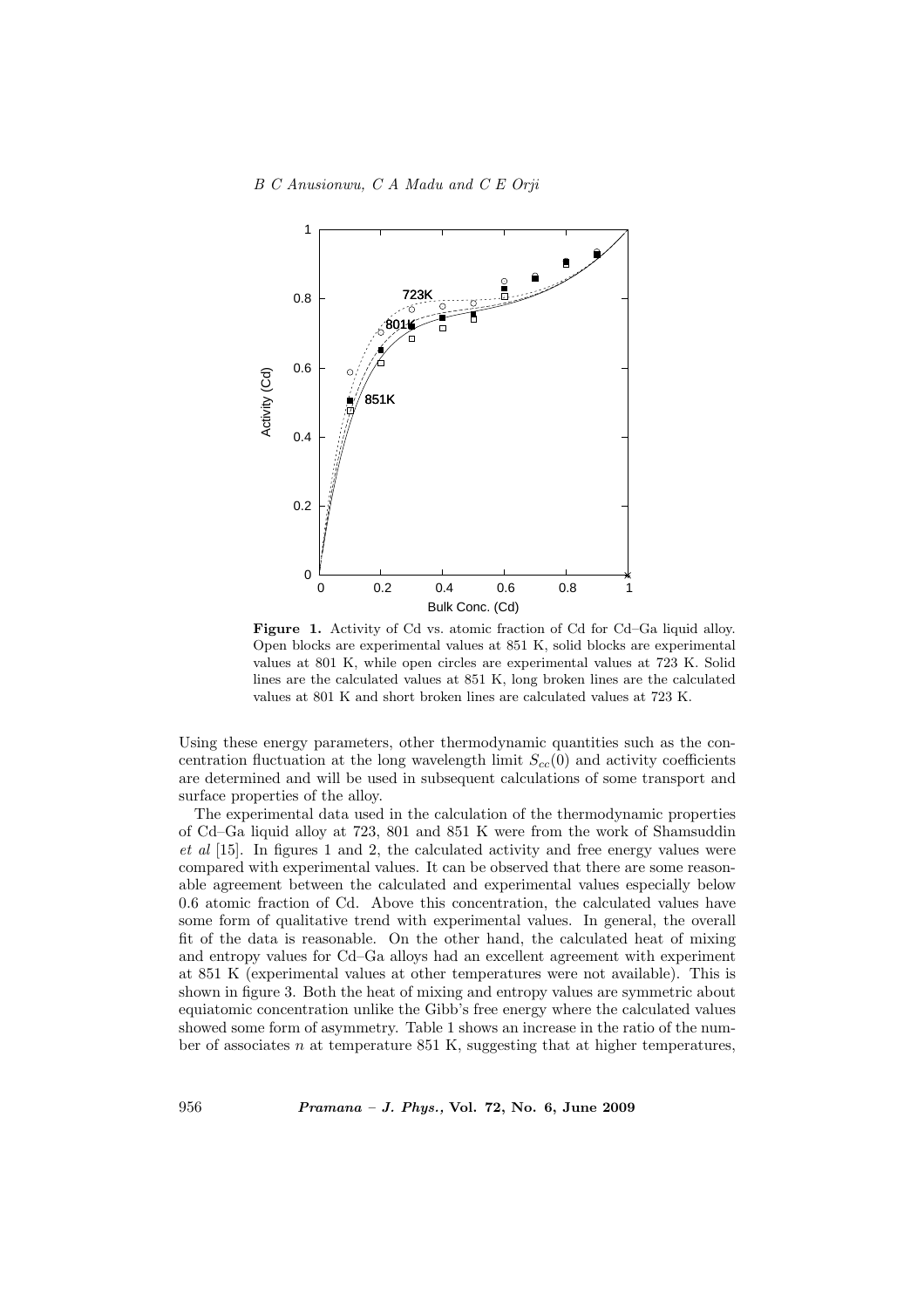

Figure 2.  $\Delta G/RT$  vs. atomic fraction of Cd for Cd–Ga liquid alloy. Open blocks are experimental values at 851 K, solid blocks are experimental values at 801 K, while open circles are experimental values at 723 K. Solid lines are the calculated values at 851 K, long broken lines are the calculated values at 801 K and short broken lines are calculated values at 723 K.

it is likely that the number of self-associates in Ga clusters may be decreasing at a faster rate than that in Cd. Ga has a lower melting point of 302 K while Cd has a melting point of 594 K. Hence at 851 K, Ga had experienced a larger temperature deviation from melting point than Cd. This higher temperature difference may be responsible for the suspected faster dissociation rate of Ga clusters at high temperatures. The pronounced positive departure of activity values from ideality at a higher temperature of 851 K indicates that the local order in Cd–Ga liquid alloy is very strong.

The strength of segregation is determined by the extent of positive departure of the concentration fluctuation at the long wavelength limit  $S_{cc}(0)$  from its ideal values  $S_{cc}^{id}(0) = c(1 - c)$ . c is the concentration of the A atom in the A–B liquid alloy. To determine the strengths of segregation in the Cd–Ga alloy at different temperatures, the concentration fluctuation at the long wavelength limit  $S_{cc}(0)$  calculated from eq. (8) is used. The experimental values of  $S_{cc}(0)$  was also determined. These values were compared with the calculated values of  $S_{cc}(0)$ . The values of experimental  $S_{cc}(0)$  are obtained from measured activity values [15] through the usual relation,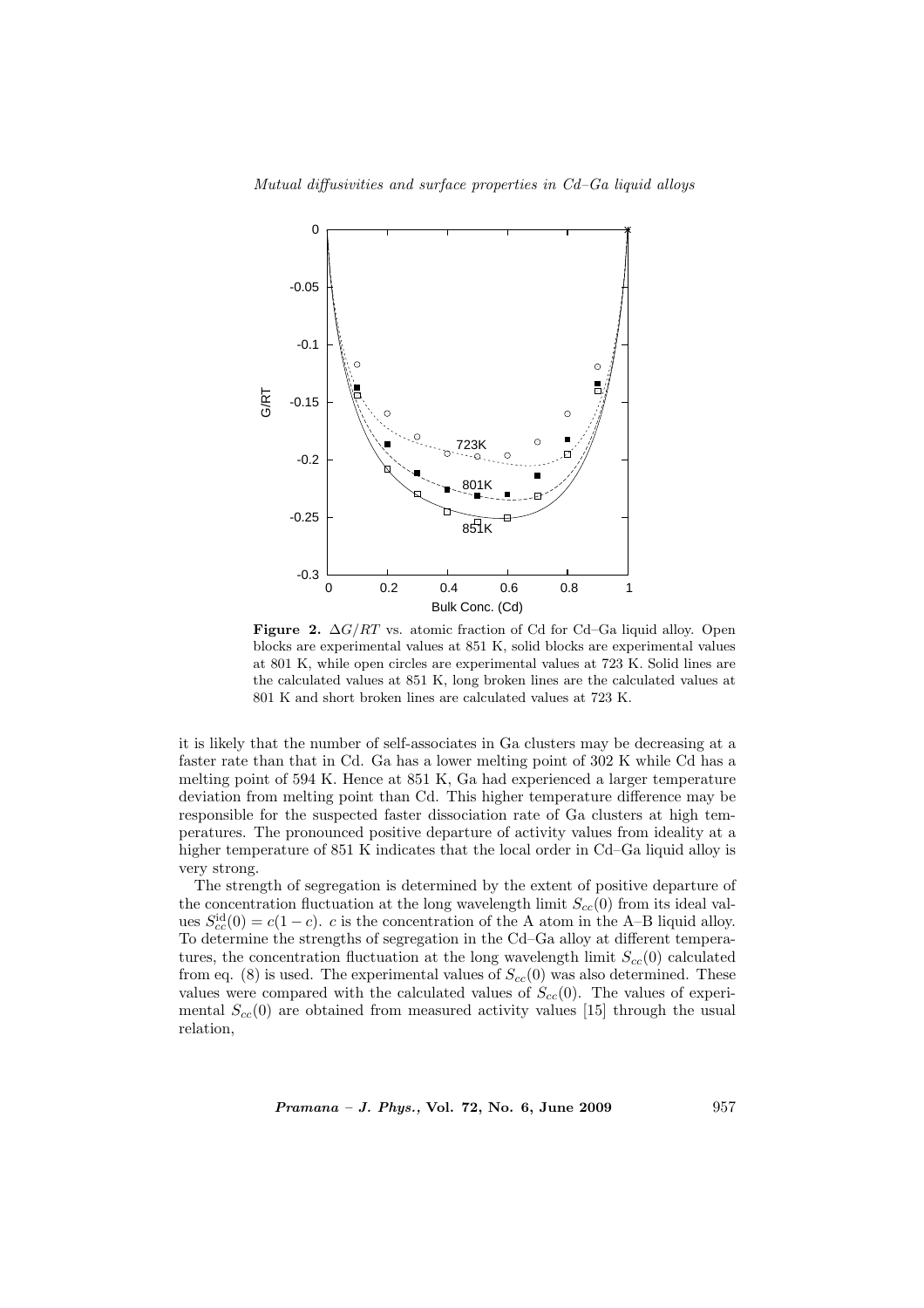

Figure 3. Heat of mixing  $(\Delta H/RT)$  and entropy  $(\Delta S/R)$  vs. bulk atomic fraction of Cd for Cd–Ga liquid alloy. Points represent experimental values. Lines are the corresponding calculated values.

$$
S_{cc}(0) = \frac{(1-c)a_{\text{Cd}}}{(\partial a_{\text{Cd}}/\partial c)_{T,P}}.\tag{21}
$$

Here, the experimental activity data were fitted to higher-order polynomials. Their derivatives were obtained and used in the above expression to obtain the required experimental values of  $S_{cc}(0)$ .

Figure 4 shows comparison of the calculated  $S_{cc}(0)$  with the experimental values for the three temperatures under investigation. There are some qualitative agreement between experimental values and calculated values at the three temperatures of interest. At temperature 723 K, the  $S_{cc}(0)$  values approached very large values within the concentration region  $0.35 < c_{\text{Cd}} < 0.65$ . This is an indication that within this concentration range and at temperature 723 K, Cd–Ga showed tendency to immiscibility. Shamsuddin et al [15] had earlier pointed out that immiscibility in Cd–Ga could occur between the concentration  $0.25 \leq c_{\text{Cd}} \leq 0.45$ . Our calculations show that the immiscibility will be reduced rapidly with increase in temperature as the temperature is increased from 723 to 851 K. The observed trend in the reduction of the peak value of  $S_{cc}(0)$  suggests some form of exponential reduction in the strength of segregation in this alloy as the temperature increases. This trend further suggests that with further increase in temperature, the  $S_{cc}(0)$  values of the alloy may approach ideal values. The reduction in the strength of the segregation and immiscibility could be associated with the dissociation of segregating clusters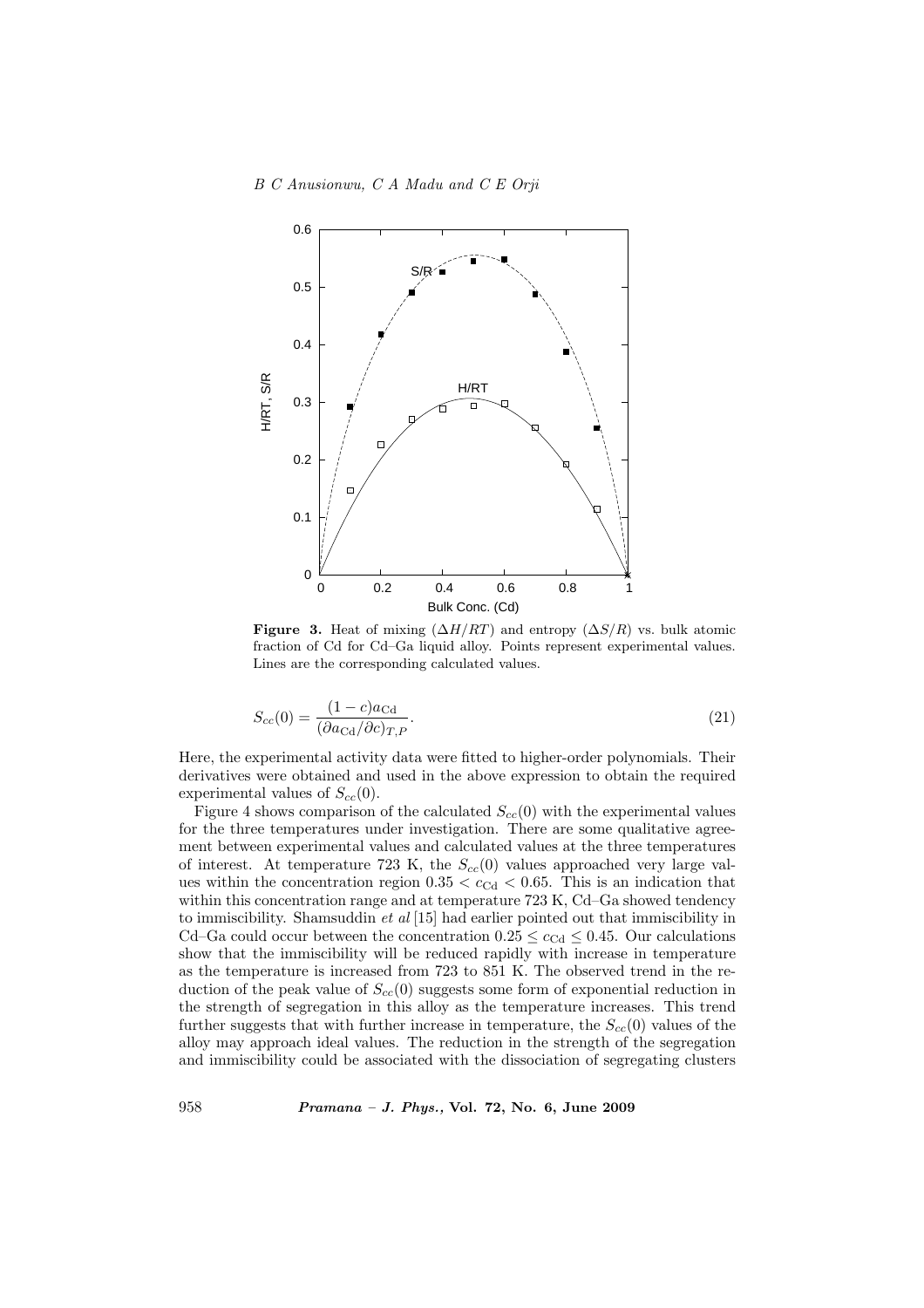

Figure 4. Bulk  $S_{cc}(0)$  vs. atomic fraction of Cd for Cd–Ga liquid alloy. Open blocks are experimental values at 851 K, solid blocks are experimental values at 801 K, while open circles are experimental values at 723 K. Solid lines are the calculated values at 851 K, long broken lines are the calculated values at 801 K and short broken lines are the calculated values at 723 K. Dots are ideal values.

of the liquid alloy components. This dissociation occurs as a result of thermal agitation associated with increase in the temperature of the liquid alloy. The parameter  $n$  in table 1 suggests that the Ga cluster dissociates at a faster rate as the temperature of the alloy increases. The immiscibility behaviour and different rates of dissociation of clusters of self-associates make Cd–Ga far from being a simple segregating liquid binary alloy.

## 3.2 Transport properties

The mutual diffusion coefficient  $D<sub>m</sub>$  for the Cd–Ga liquid alloy was calculated at temperatures 723, 801 and 851 K using eq. (10). Here, the values of self-diffusion coefficients of pure alloy components Cd and Ga at the mentioned temperatures are required. Since the experimental values of diffusion coefficient for Cd and Ga at these temperatures are not available, the model of Protopapas et al [12] given in eq. (12) was used to estimate the values of diffusion coefficient for these alloy components. We show in table 2, the comparison of experimental diffusion coefficient at melting point with our own values calculated at the melting point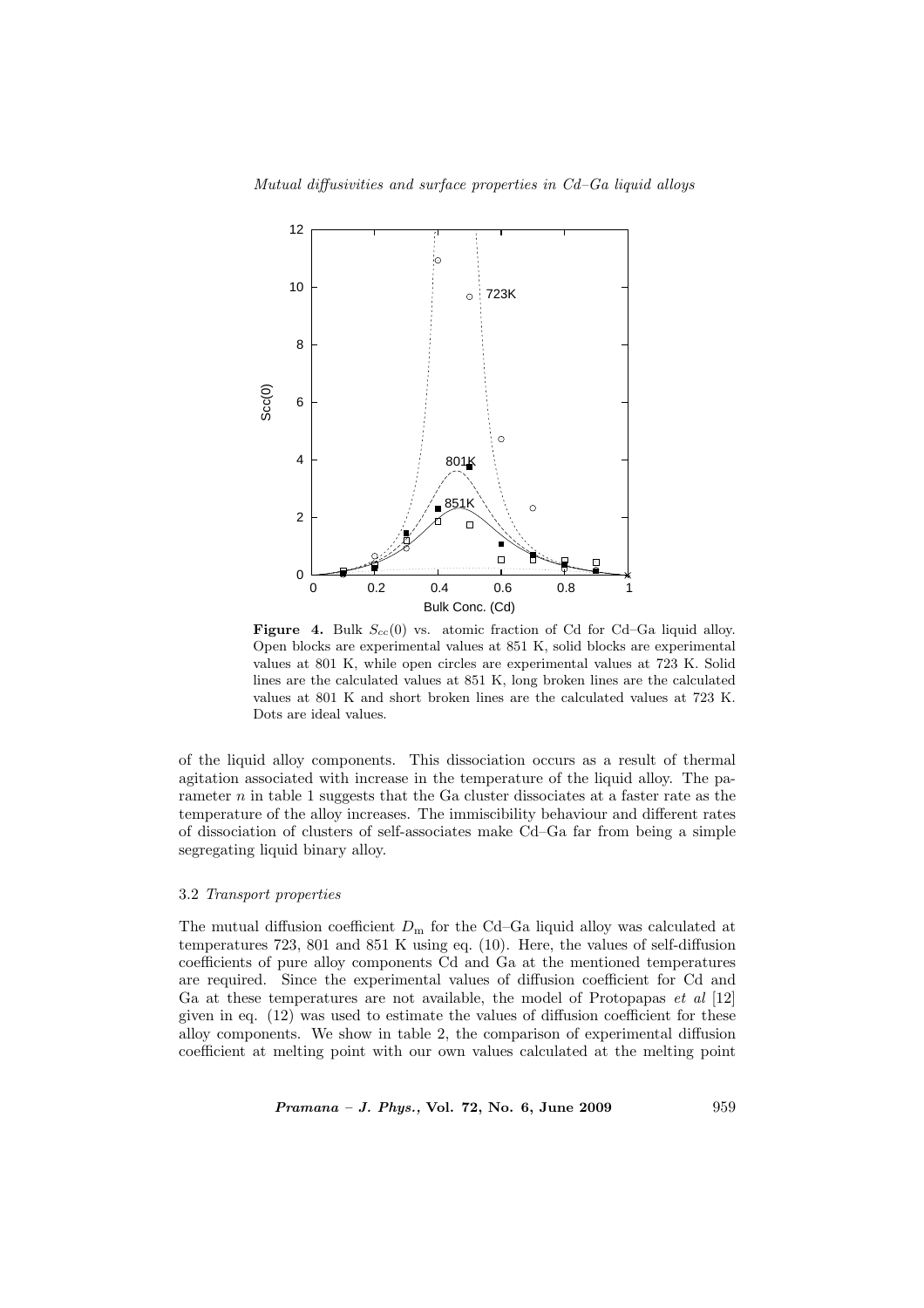# B C Anusionwu, C A Madu and C E Orji

| Metals         | Experimental<br>$(10^{-9} \text{ m}^2 \text{ s}^{-1})$ | Calculated<br>$(10^{-9} \text{ m}^2 \text{ s}^{-1})$ |  |
|----------------|--------------------------------------------------------|------------------------------------------------------|--|
| C <sub>d</sub> | 1.78                                                   | 1.956                                                |  |
| Ga             | 1.71                                                   | 1.745                                                |  |
| In             | 1.68                                                   | 1.756                                                |  |
| Li             | 6.80                                                   | 6.946                                                |  |
| Na             | 4.23                                                   | 4.245                                                |  |
| P <sub>b</sub> | 1.68                                                   | 1.648                                                |  |
| Sn             | 2.05                                                   | 1.947                                                |  |

Table 2. Comparison of experimental self-diffusivities of liquid metals at melting point with calculated values from the model of Protopapas [12].

using the model of Protopapas *et al*  $[12]$ . The experimental values of diffusion coefficients at the melting point of metals were obtained from the compilation of Iida and Guthrie [7]. Our calculated values are reasonably close to experimental values. Hence we use the model to predict the values of diffusion coefficient for the alloy components at 723, 801 and 851 K. The values of  $M$ ,  $\rho_{\rm m}$  and  $\Lambda$  are obtained from ref. [7]. Figure 5 shows the variation of mutual diffusion coefficient with bulk concentration of Cd for the Cd–Ga alloy at 723, 801 and 851 K. All plots show a pronounced decrease of diffusion coefficient with increase in Cd concentrations until a minimum value is reached between 0.4 and 0.5 atomic fraction of Cd. At 723 K, the diffusion coefficient approached zero within this range of concentrations. Our results suggest that diffusion-related activities within this region at all the temperatures will be very low. Note that this is the region where the peaks of the  $S_{cc}(0)$  values exist. It is also the region where immiscibility is expected in the alloy at 723 K. We also infer from our results that phase segregation in a liquid binary alloy leads to reduction in mutual diffusion coefficients and will negatively affect diffusion-related activities in the alloy.

Diffusion coefficient varies with temperature according to Arrhenius law given as

$$
D = D_0 \exp\left(\frac{-Q_D}{RT}\right),\tag{22}
$$

where  $D_0$  and  $Q_D$  are constants. R is the universal gas constant and T is the absolute temperature.  $Q_D$  is sometimes called the apparent activation energy for diffusion. To determine the activation energy at various concentrations, we first show that the calculated mutual diffusion coefficients obey the Arrhenius law. This is shown in figure 6 which is a plot of  $\ln D$  against  $1/T$ . The plots are for concentrations 0.2, 0.4, 0.6, 0.7 and 0.8 atomic fractions of Cd. It can be observed from the figure that Arrhenius relation is obeyed except within and around the concentration range 0.4 to 0.5 atomic fractions of Cd. In this region pronounced deviation from Arrhenius is observed. This is the region where maximum phase segregation and immiscibility has been shown to occur. It can therefore be said that mutual diffusion coefficient may not obey Arrhenius law over a considerably large temperature range within and around concentration ranges where immiscibility or pronounced phase segregation occurs.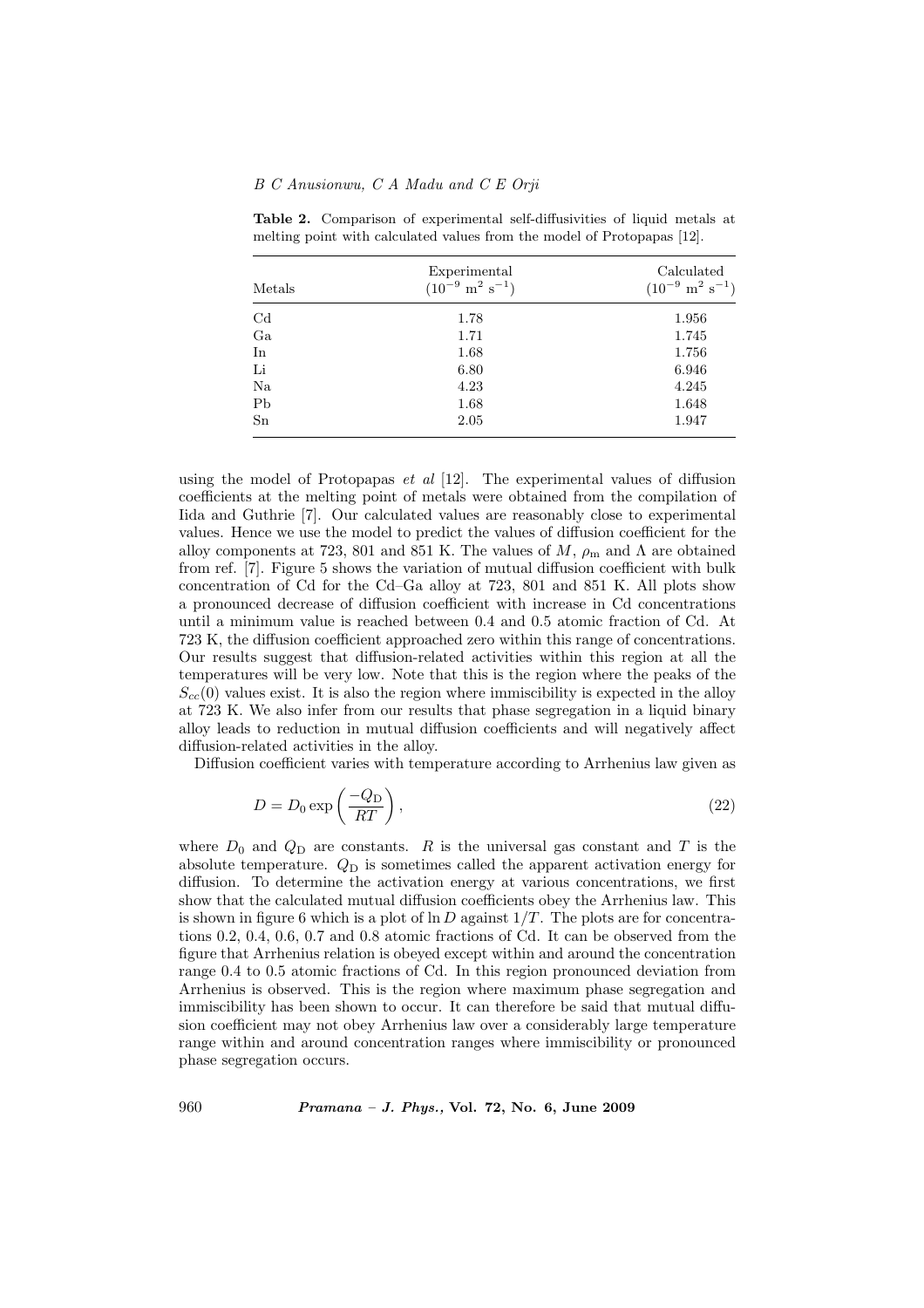![](_page_10_Figure_1.jpeg)

**Figure 5.** Mutual diffusivities,  $D_m$  ( $\times 10^{-9}$  m<sup>2</sup> s<sup>-1</sup>) vs. atomic fraction of Cd for Cd–Ga alloy at the indicated temperatures respectively.

Figure 7 gives a plot of activation energy against the bulk concentration of cadmium. The solid lines represent the average activation energy for Cd–Ga assuming a linear relationship between  $\ln D$  and  $1/T$  over the temperature range 723 to 851 K. The figure shows that within the region where immiscibility is expected, the activation energy is very high reaching a peak of about 170 kJ/mol. However, within this region we can apply Arrhenius relation averagely in two temperature regions, 723 to 801 K and 801 to 851 K to determine seperate activation energy values for the two regions of temperature within the concentration range 0.35 to 0.65 atomic fraction of Cd. The activation energy for the temperature range 723 to 851 K showed very high values peaking at about 220 kJ/mol. Within this temperature range immiscibility is expected. The high activation energy values at these temperatures, which is over ten times higher than normal values will make diffusion processess energetically unfavourable within the affected concentration ranges. On the other hand, as temperature is increased from 801 to 851 K, there is a pronounced reduction in activation energy thereby encouraging diffusion-related activities at higher temperatures within this concentration range. In general, our figures show that high activation energies of diffusion will be associated with regions of phase segregation or immiscibility. Table 3 shows a comparison of values of  $D_0$  for some concentrations especially for concentrations within the region  $0.35 \leq c_{\text{Cd}} \leq 0.65$  at different temperature ranges. The values show similar behaviour as the activation energies. The  $D_0$  values for the temperature range 723 to 801 K showed very high values of the order of about  $10^5$  as against  $10^{-6}$  for the temperature range 801 to 851 K at about 0.45 atomic fraction of Cd.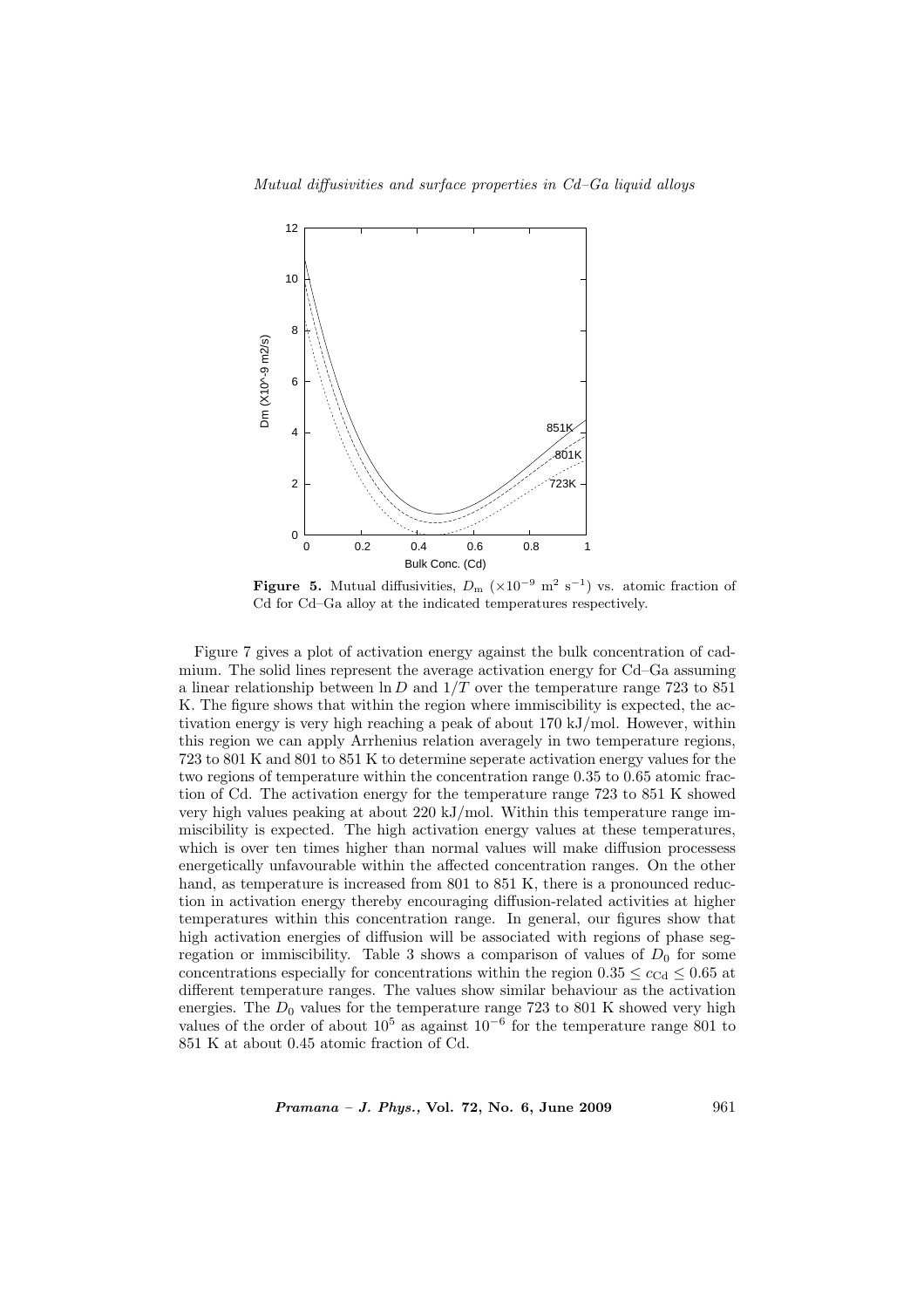![](_page_11_Figure_1.jpeg)

Figure 6. Variation of mutual diffusivities of Cd–Ga liquid alloy with temperature for different compositions of Cd.

# 3.3 Surface properties

The surface compositions and surface tension values of Cd–Ga liquid alloys were numerically computed from eqs (17) and (18). The activity coefficients for the Cd and Ga atoms at the temperatures of investigation were computed from the expressions in eqs (3) and (4) using the energy parameters given in table 1. The surface coordination fractions  $p$  and  $q$  are taken as those for closed packed structures with  $p = 0.5$  and  $q = 0.25$  for all systems considered. The surface tension  $(\xi_i)$  and atomic volume  $(\Omega_i)$  at the melting temperature of the components of the alloy systems were taken from ref.  $[7]$  (where i denotes the components Cd or Ga of the alloy). However, to obtain the surface tension and atomic volume at the working temperatures of 723, 801 and 851 K, the relationship on the temperature dependence of surface tension and atomic volume as given in ref. [24] was used and is given as

$$
\xi_i = \xi_{\rm im} + (T - T_{\rm m}) \frac{\partial \xi_i}{\partial T}
$$
\n(23)

and

$$
\Omega_i = \Omega_{\rm im}[1 + \theta(T - T_{\rm m})],\tag{24}
$$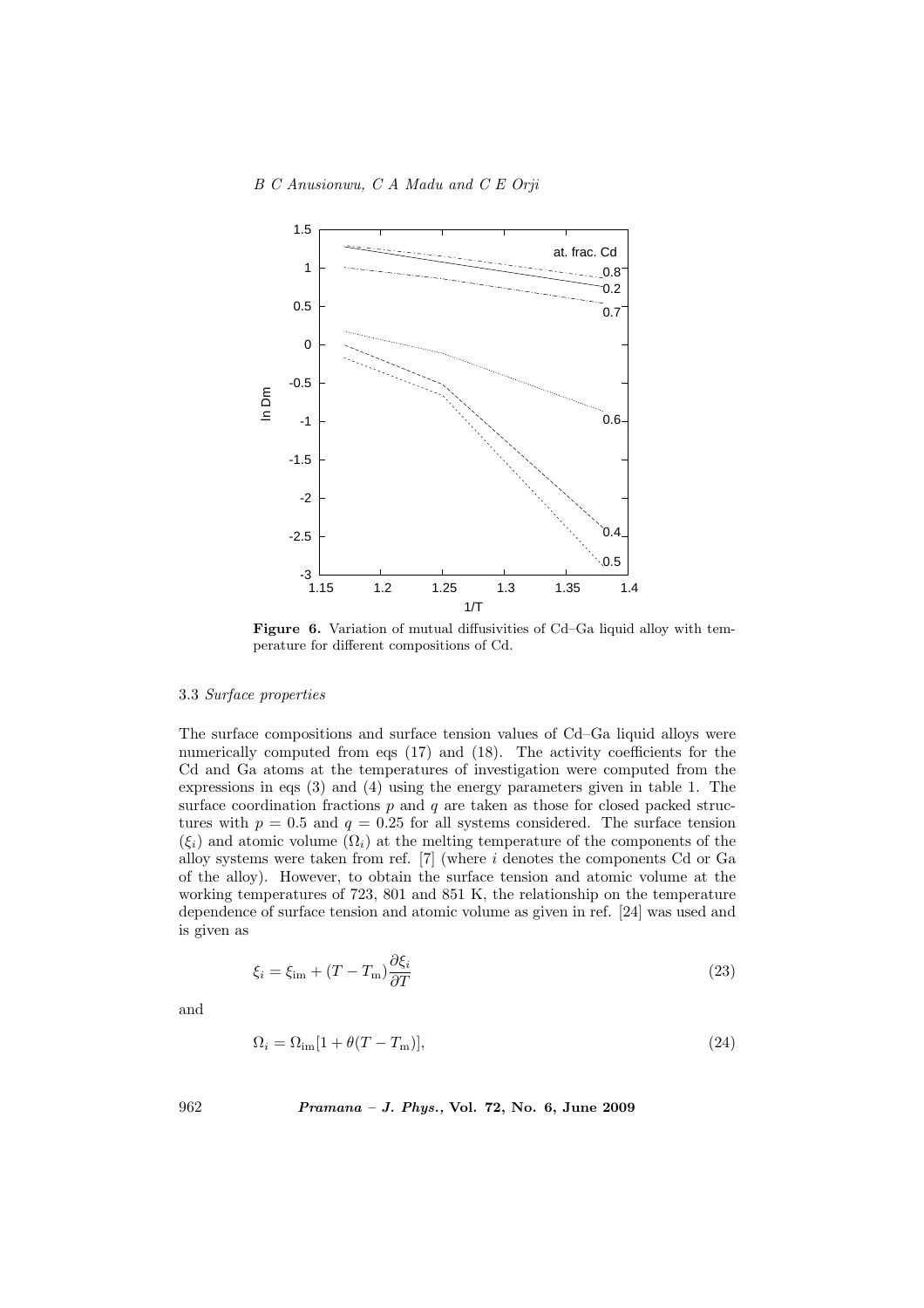![](_page_12_Figure_1.jpeg)

Figure 7. Variation of activation energy for diffusion with bulk concentration of Cd for Cd–Ga liquid alloy at the indicated temperature ranges.

where  $\theta$  is the thermal coefficient of expansion,  $\Omega_{\text{im}}$ ,  $\xi_{\text{im}}$  are the atomic volumes and surface tension of the alloy components at their melting temperature  $T<sub>m</sub>$  and T is the working temperature in kelvins. The values of  $\partial \xi_i/\partial T$  and  $\theta$  for the pure components of the alloy are obtained from ref. [7]. The atomic surface area  $\alpha_i$  for each atomic species of the different alloy systems was calculated using the relation [25]

$$
\alpha_i = 1.102 \left(\frac{\Omega_i}{N}\right)^{2/3} \tag{25}
$$

and the mean surface area  $\alpha$  is then given as

$$
\alpha = \sum_{i} c_i \alpha_i,\tag{26}
$$

where  $N$  is the Avogadro's number and  $c_i$  are the concentrations of the alloy components.

The variation in surface concentration of Cd against its bulk concentration for the three temperatures are shown in figure 8. The plots all have a positive departure from ideality. The figure shows that there are no complete segregation of Cd atoms to the surface but more cadmium atoms are present at the surface than gallium. Cd is known to be very reactive [14], hence its large presence at the surface has farreaching implications with respect to reactivity with nearby substances. The effect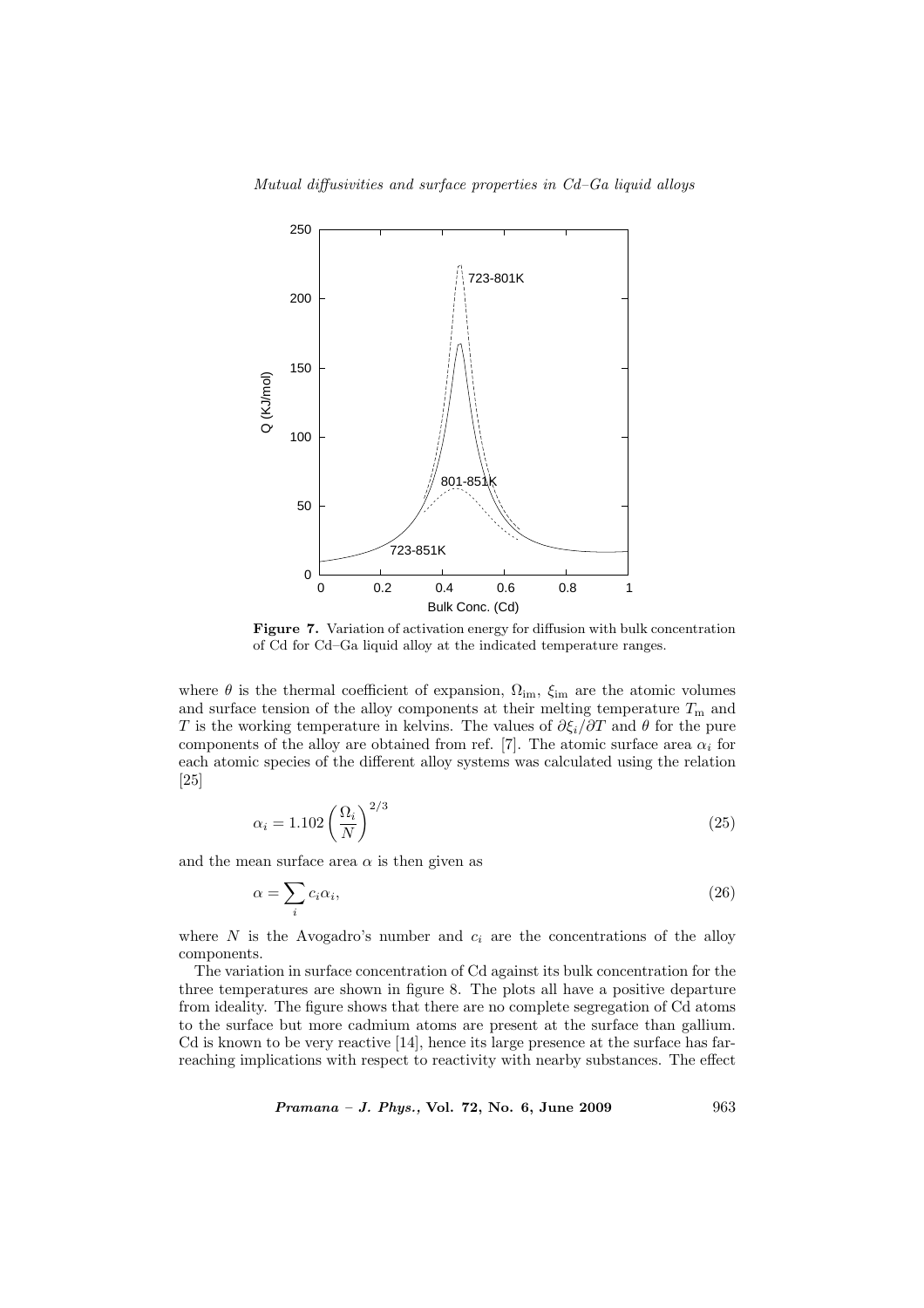![](_page_13_Figure_1.jpeg)

Figure 8. Surface concentration of Cd vs. bulk concentration of Cd for Cd–Ga liquid alloy. Solid lines are values at 851 K, long broken lines are values at 801 K and short broken lines are values at 723 K.

of temperatures on the surface concentration is relatively small decreasing with increasing temperatures and is observed between 0.15 and 0.55 atomic fraction of cadmium. Outside this concentration range, the surface concentration appears invariant with temperatures.

The calculated surface tension values for Cd–Ga at different temperatures are presented in figure 9. There are no experimental values to compare with our calculated results but we mention that calculations using this model had shown reasonable agreement with experiment [6,26]. The figure shows that the surface tension of Cd–Ga liquid alloy generally decrease with increasing temperature throughout the concentration range. There is a pronounced variation in the surface tension values with change in temperature above 0.3 atomic fraction of Cd. At low concentrations of Cd relatively small changes in surface tension are observed for changes in temperature.

In figure 10, the surface  $S_{cc}(0)$  shows that strong phase segregation exists at the surface. However, the calculated values do not predict any tendencies to immiscibility at the surface. The surface segregation decreases with increase in temperature. Maximum surface phase segregation is expected to occur around 0.12 atomic fraction of cadmium.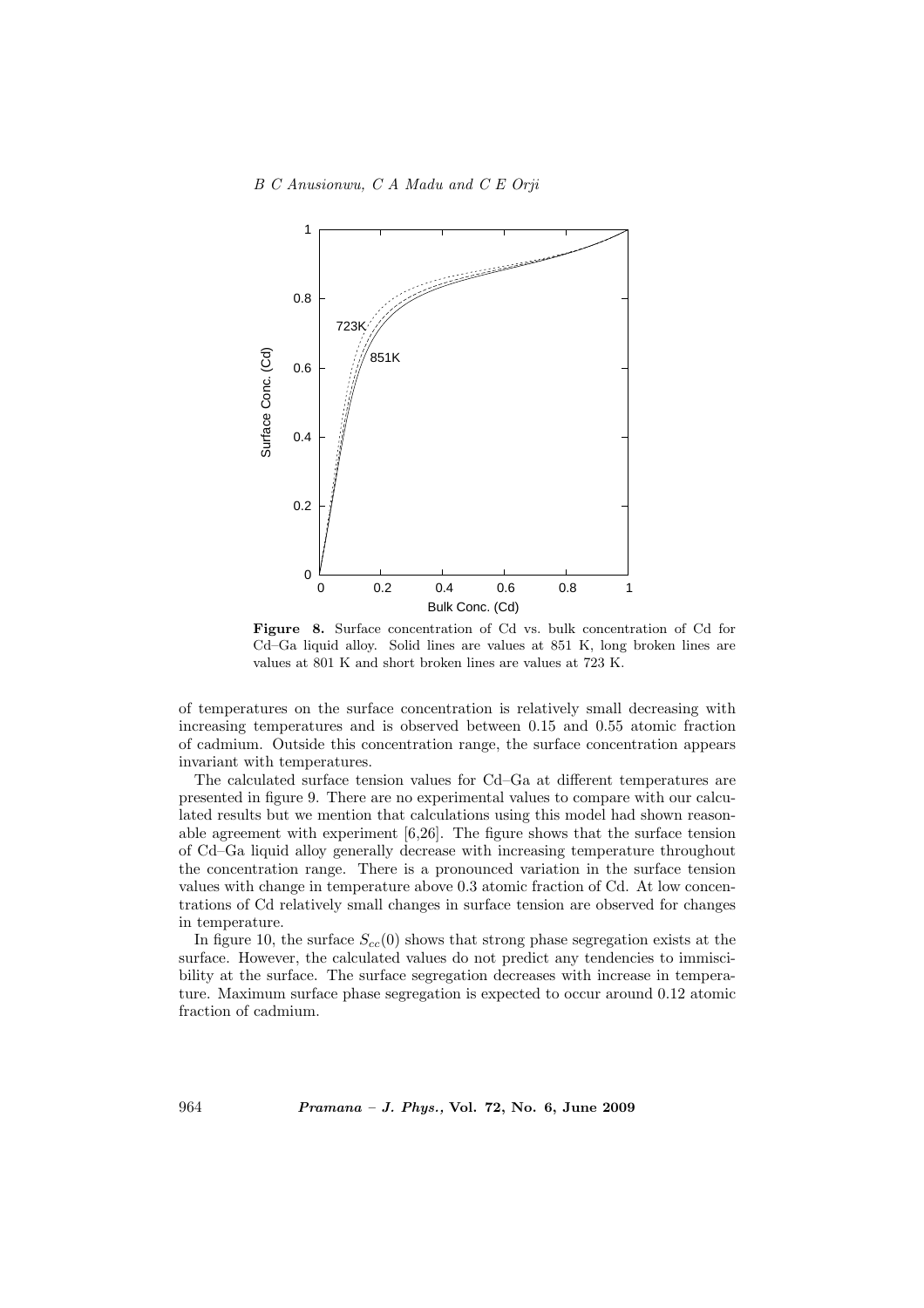Mutual diffusivities and surface properties in Cd–Ga liquid alloys

| $c_{\mathrm{Cd}}$ | $D_0$ (m <sup>2</sup> s <sup>-1</sup> ) |                       |                       |  |  |
|-------------------|-----------------------------------------|-----------------------|-----------------------|--|--|
|                   | $723 - 851$ K                           | $723 - 801$ K         | $801 - 851$ K         |  |  |
| 0.10              | $4.44 \times 10^{-8}$                   |                       |                       |  |  |
| 0.20              | $6.76\times10^{-8}$                     |                       |                       |  |  |
| 0.30              | $3.93 \times 10^{-7}$                   |                       |                       |  |  |
| 0.35              | $4.42 \times 10^{-6}$                   | $9.51 \times 10^{-6}$ | $1.19 \times 10^{-6}$ |  |  |
| 0.40              | $7.07\times10^{-4}$                     | $1.93 \times 10^{-2}$ | $4.07 \times 10^{-6}$ |  |  |
| 0.45              | $1.47 \times 10^{1}$                    | $1.82\times10^5$      | $6.11\times10^{-6}$   |  |  |
| $0.50\,$          | $3.77 \times 10^{-3}$                   | $4.43 \times 10^{-1}$ | $2.22 \times 10^{-6}$ |  |  |
| 0.55              | $7.25 \times 10^{-6}$                   | $4.41 \times 10^{-5}$ | $4.34 \times 10^{-7}$ |  |  |
| 0.60              | $4.27 \times 10^{-7}$                   | $9.79 \times 10^{-7}$ | $1.17 \times 10^{-7}$ |  |  |
| 0.65              | $1.10 \times 10^{-7}$                   | $1.76 \times 10^{-7}$ | $5.28\times10^{-8}$   |  |  |
| 0.70              | $5.71 \times 10^{-8}$                   |                       |                       |  |  |
| 0.80              | $3.78\times10^{-8}$                     |                       |                       |  |  |
| 0.90              | $4.02 \times 10^{-8}$                   |                       |                       |  |  |

Table 3. Values of  $D_0$  for different temperature ranges across the concentration range  $3.5 \leq c_{\mathrm{Cd}} \leq 6.5$ .

![](_page_14_Figure_3.jpeg)

Figure 9. Surface tension vs. bulk concentration of Cd for Cd–Ga liquid alloy at 723, 801 and 851 K.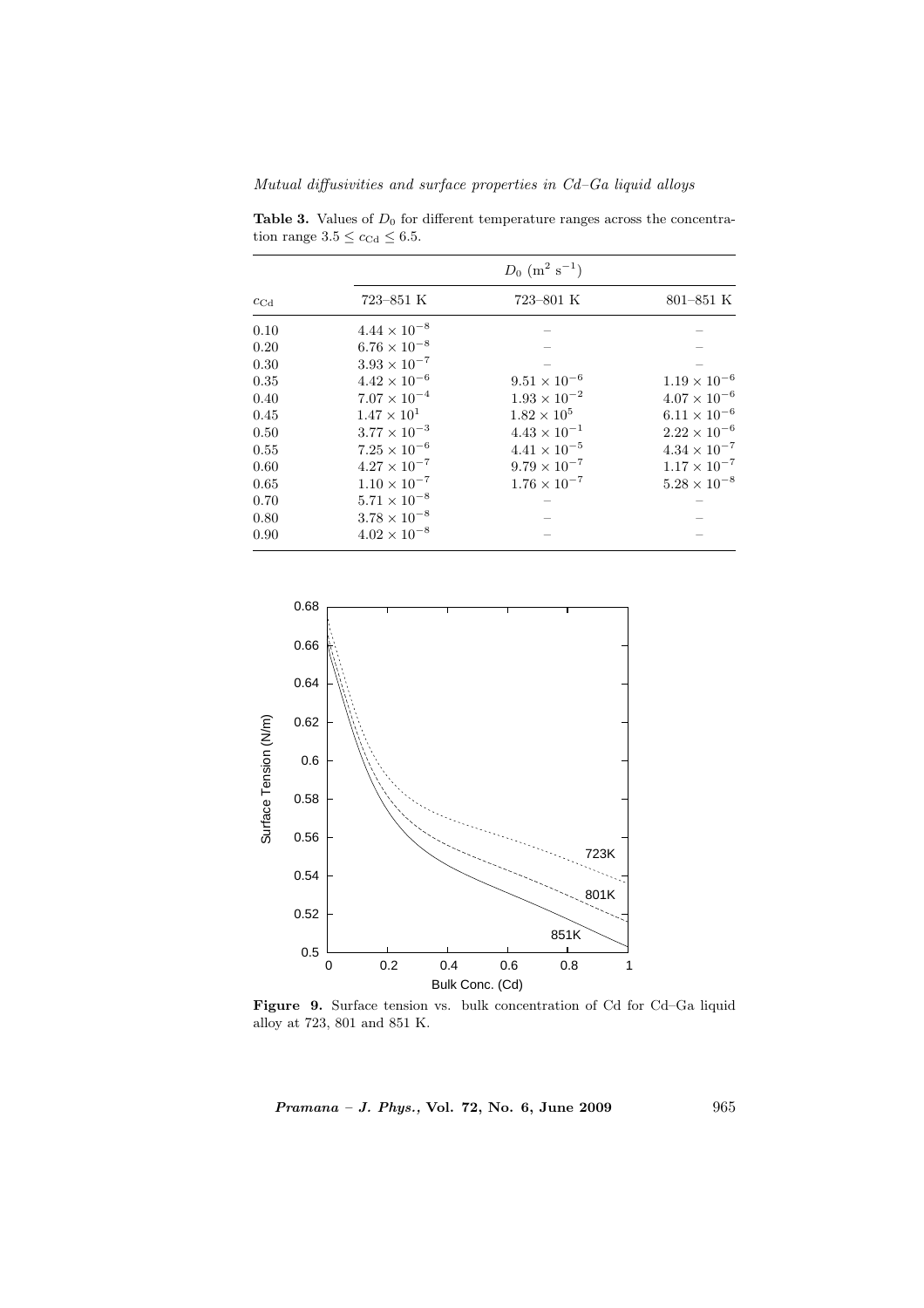![](_page_15_Figure_1.jpeg)

Figure 10. Surface  $S_{cc}(0)$  vs. bulk concentration of Cd for Cd–Ga liquid alloy at 723, 801 and 851 K.

# 4. Conclusion

The Cd–Ga liquid alloy is a strong phase segregating system. The liquid alloy shows tendency to immiscibility between concentrations  $0.35 \leq c_{\text{Cd}} \leq 0.65$ . Within this region, mutual diffusivities of the alloy is very low and approaches zero for temperatures close to 723 K, while the activation energy values are very high peaking at about 220 kJ/mol. Phase segregation in this liquid alloy may affect bulk diffusion processes significantly. However, the effect of bulk segregation on surface related properties are not so pronounced.

# Acknowledgment

B C Anusionwu acknowledges the Director of the Abdus Salam International Centre for the Theoretical Physics for financial support as associate member of the Centre.

#### References

- [1] R Novakovic, D Giuranno, E Ricci and T Lanata, Surface Sci. 602, 1957 (2008)
- [2] I Yokoyama, Physica B291, 145 (2000)